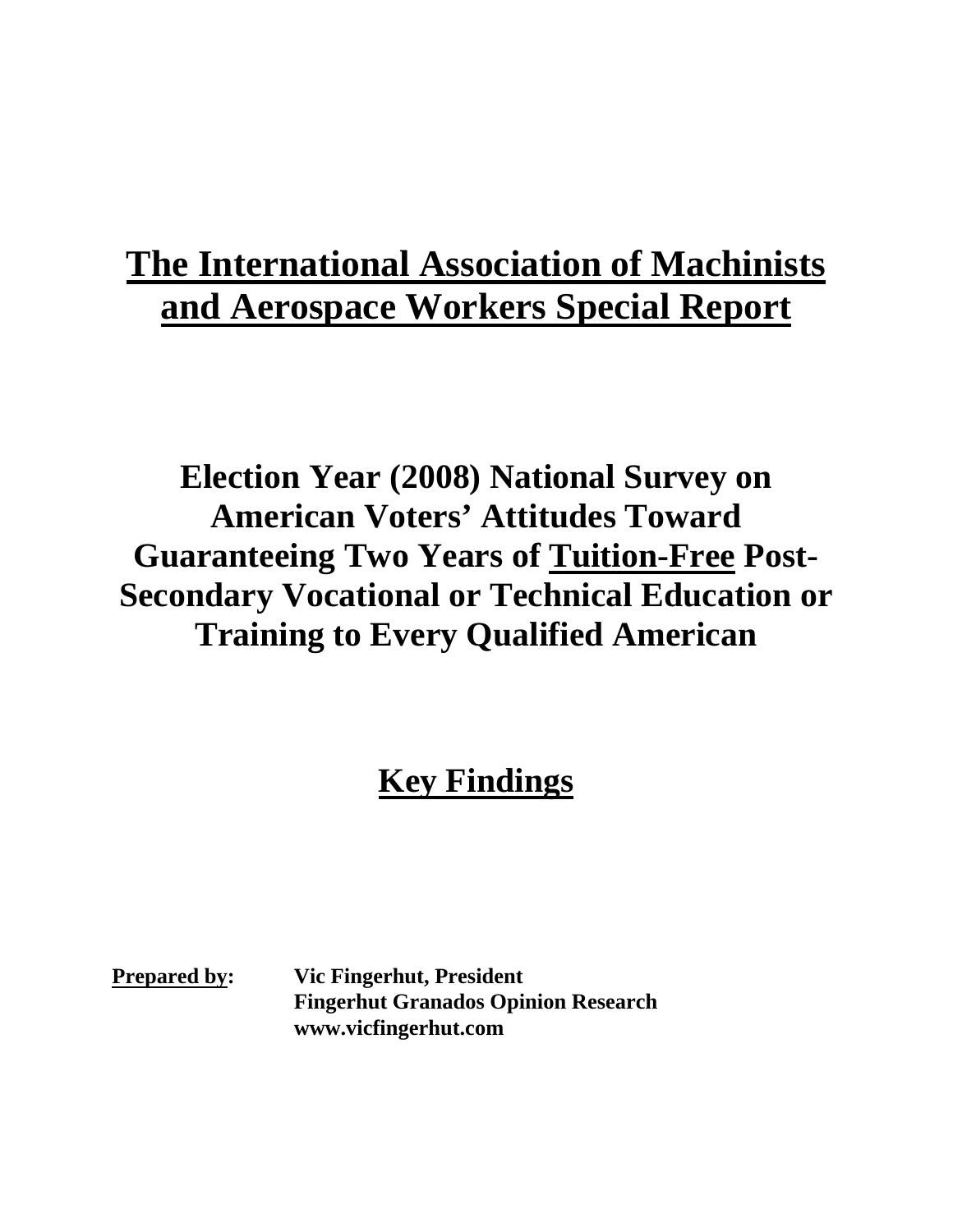## **Preconceptions of the American Public**

## **Part A:**

## **How Americans See the Relationship of Education to Jobs Today**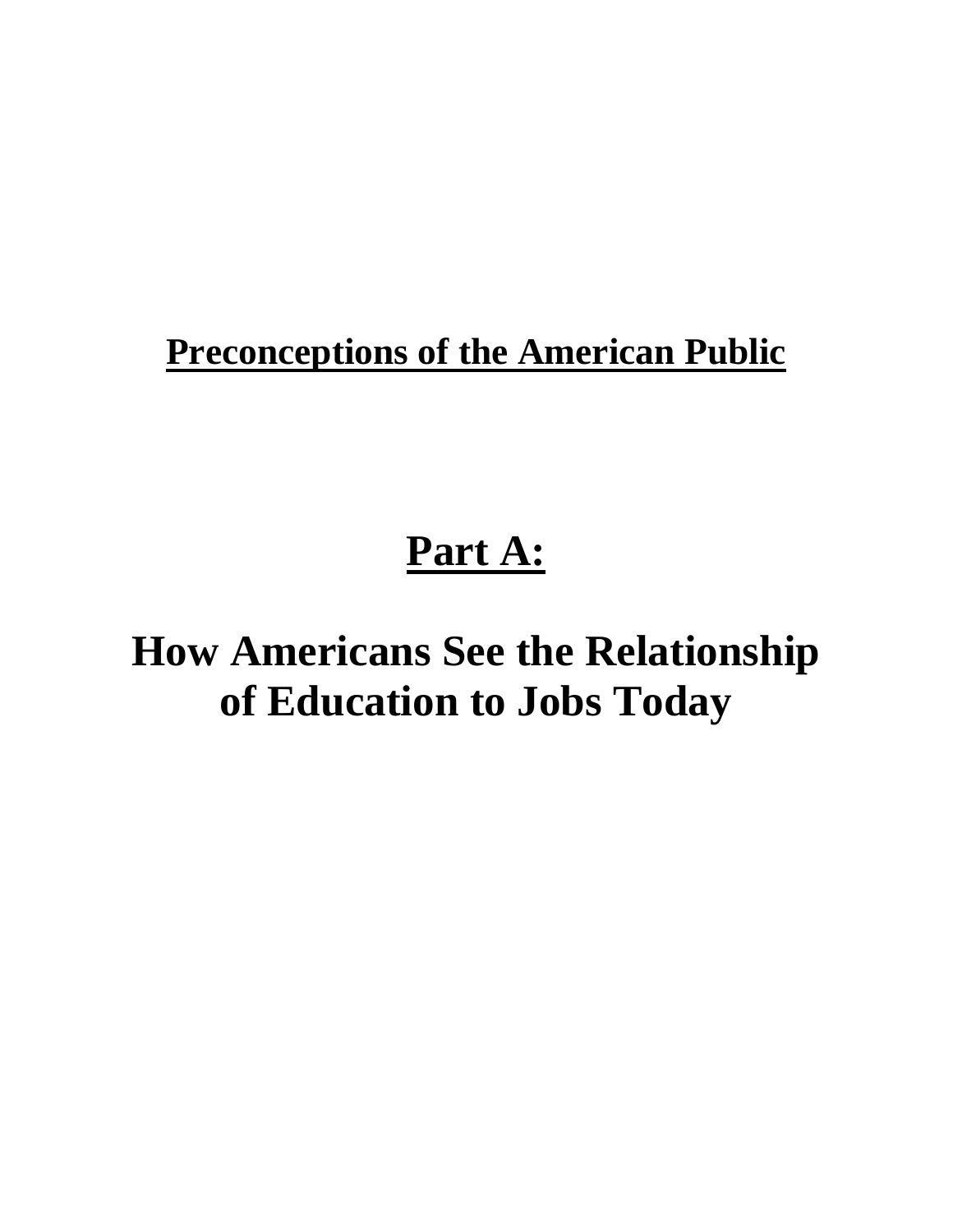### **Table 1**

## **There Is Widespread Agreement – Right Now – in the Importance of Increasing Post-High School Vocational Training – So America Can Compete More Effectively In the World Economy**.

Q. 3 *How important do you think each of the following matters are – very important; somewhat important; or not at all important at all…first…*

|                                                                                                                  | <b>Very</b><br>Important | <b>Somewhat</b> | Not at all<br><b>Important</b> Important | <b>TOTAL:</b><br>Important |
|------------------------------------------------------------------------------------------------------------------|--------------------------|-----------------|------------------------------------------|----------------------------|
| increasing the level of training and<br>skills development in America so<br>America can compete more effectively |                          | 29              | $\mathbf{2}$                             | 97%                        |
| assuring access for all Americans                                                                                |                          | 15              | 3                                        | 95%                        |
| keeping mortgage                                                                                                 |                          | 29              | 7                                        | 93%                        |
|                                                                                                                  |                          | 33              | 13                                       | 84%                        |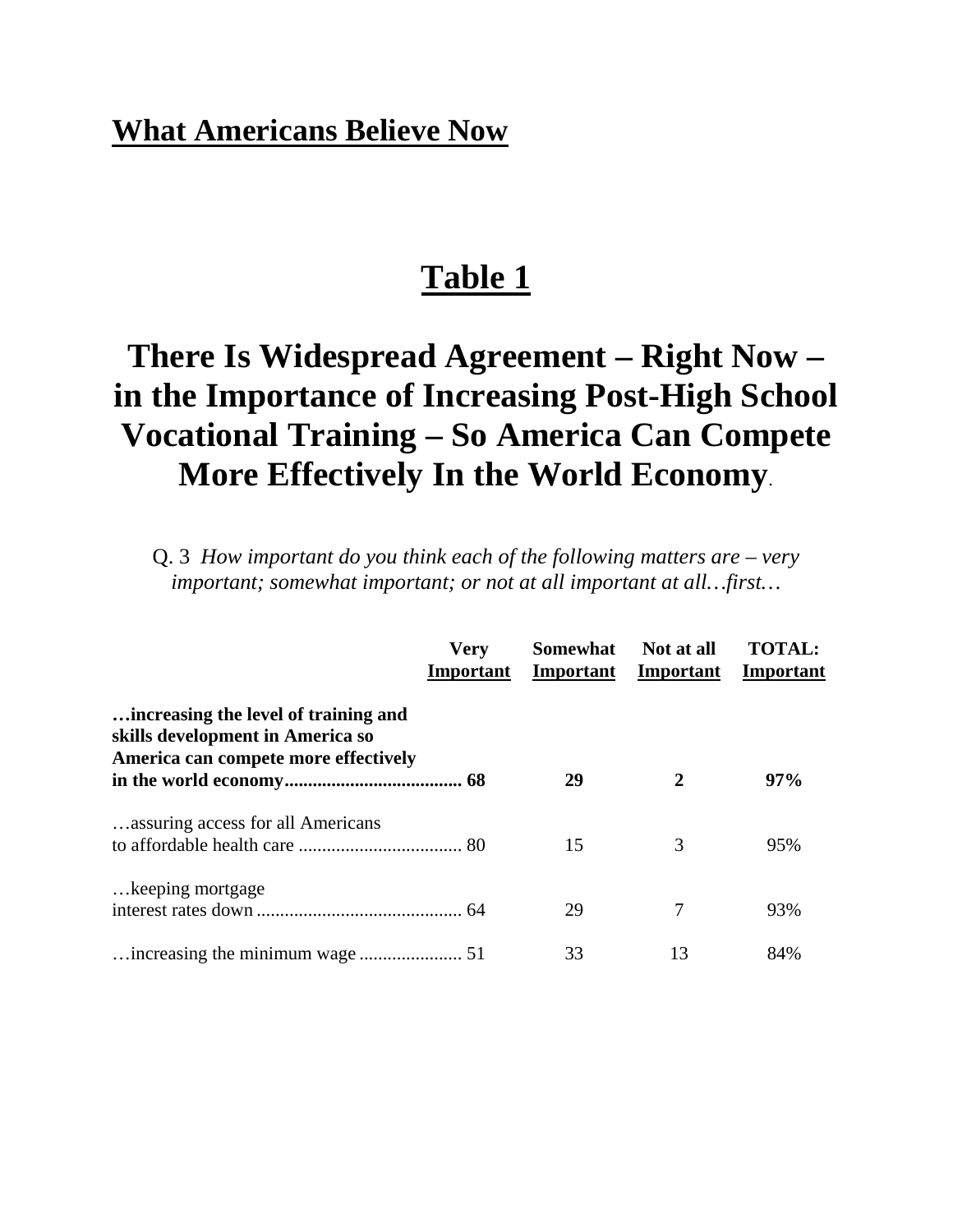## **Table 2**

## **A Skill Shortage: Yes or No?**

### **Americans Say "Yes"**

Q.8 *From what you understand, is America facing a skills shortage today in skilled blue-collar professions, like electricians, machinists and the like -- or is there an oversupply of persons in these skilled blue-collar professions?*

| There is a skills shortage in                                                   | 54% |
|---------------------------------------------------------------------------------|-----|
| There is an oversupply of persons with<br>these skilled blue-collar professions | 14% |
|                                                                                 |     |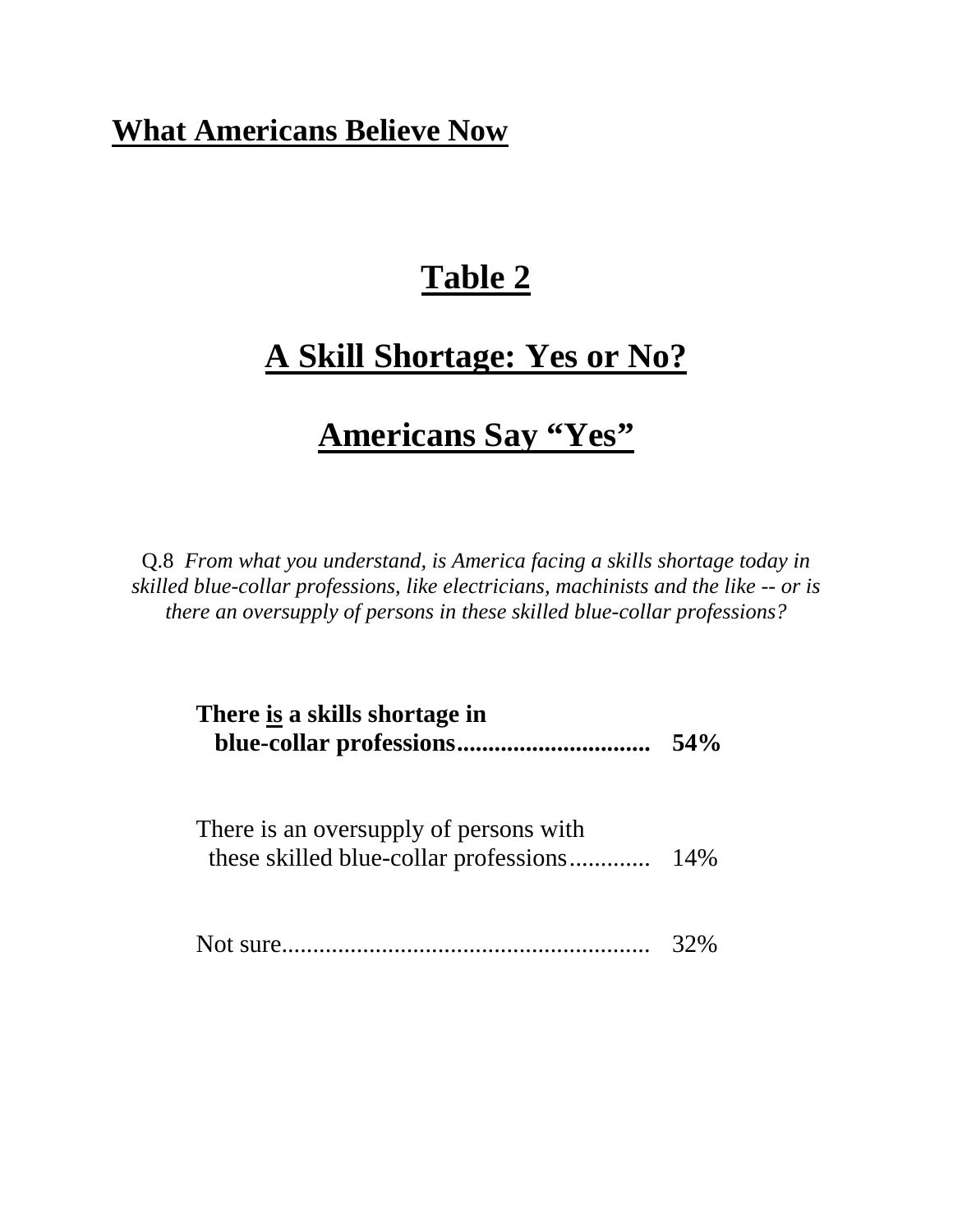### **Table 3**

## **Nearly 60% of New Jobs in America in the Next Decade Will Be for Those Persons with Vocational, Technical or Apprenticeship Training.**

### **About 45% of Americans Realize That.**

Q.6 *From what you've heard, do you think more jobs in the next ten years that will be created in America will be primarily for 1) those with a four-year college education, or 2) for those with a high-school level of education and some skills or education training beyond high school, but less than a full four-year college education?*

|                                                                                                                  | 29% |
|------------------------------------------------------------------------------------------------------------------|-----|
| 2) For those with a high-school level of education with<br>some skills or education training beyond high school, | 45% |
| Not sure                                                                                                         |     |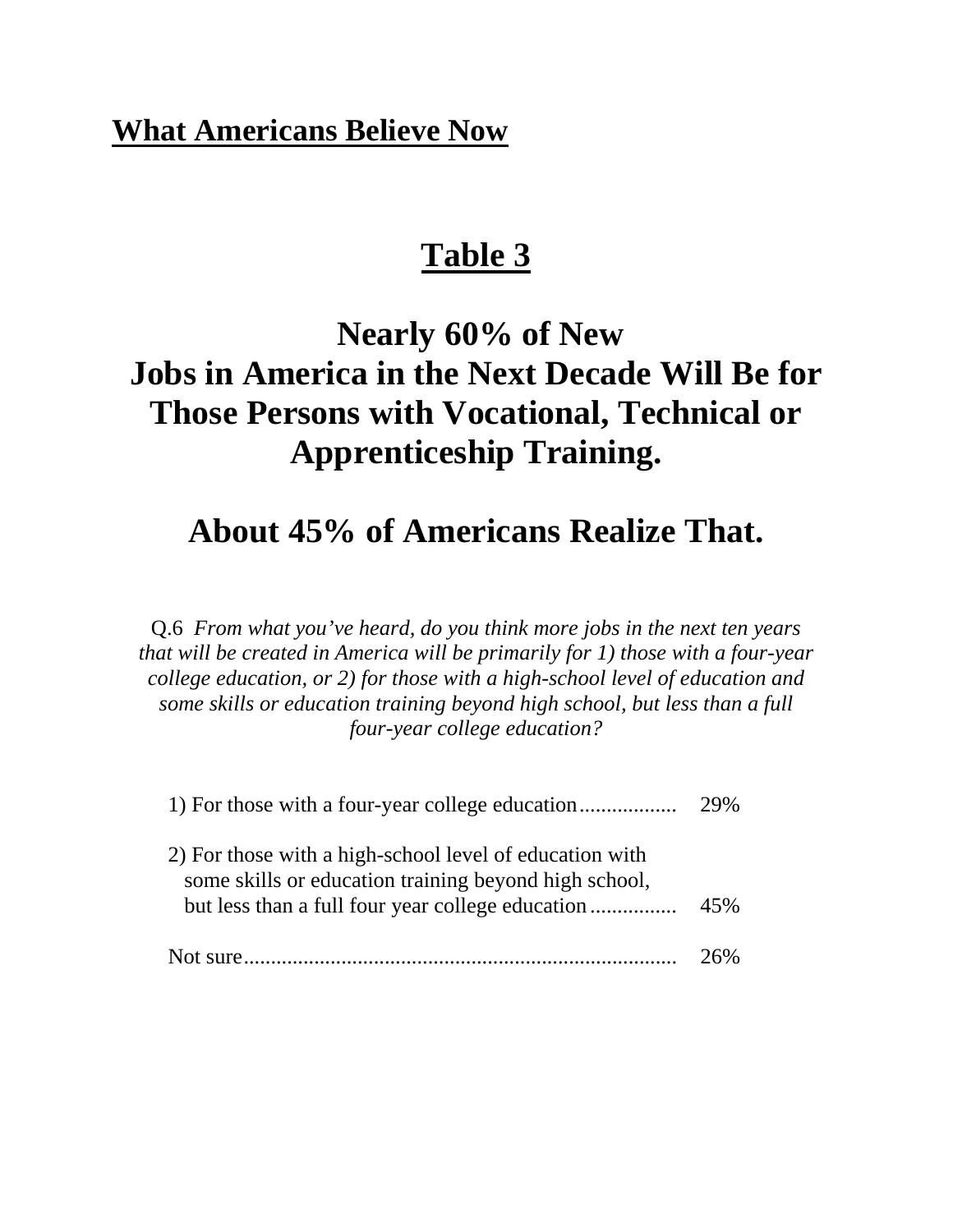### **Table 4**

## **Slightly More Than Half of Americans Would Still Press Younger Americans to Go to College – Even If They Might Prefer to Do Something Else.**

Q. 7f *Let me read you some statements about work training and education, and for each one, could you tell me whether you agree a lot; agree a little; disagree a little; or disagree a lot with that statement...first...* 

*Even if you are a skilled craftsperson, the real money and long-term economic security these days is with college-educated persons and professional and white-collar jobs –and so I would still strongly press young people, including any in my immediate family, to aim for a four-year college – even if they might prefer doing something else.*

|  | 27% |                |
|--|-----|----------------|
|  |     | 56% "Agree"    |
|  |     | 39% "Disagree" |
|  |     |                |
|  | 4%  |                |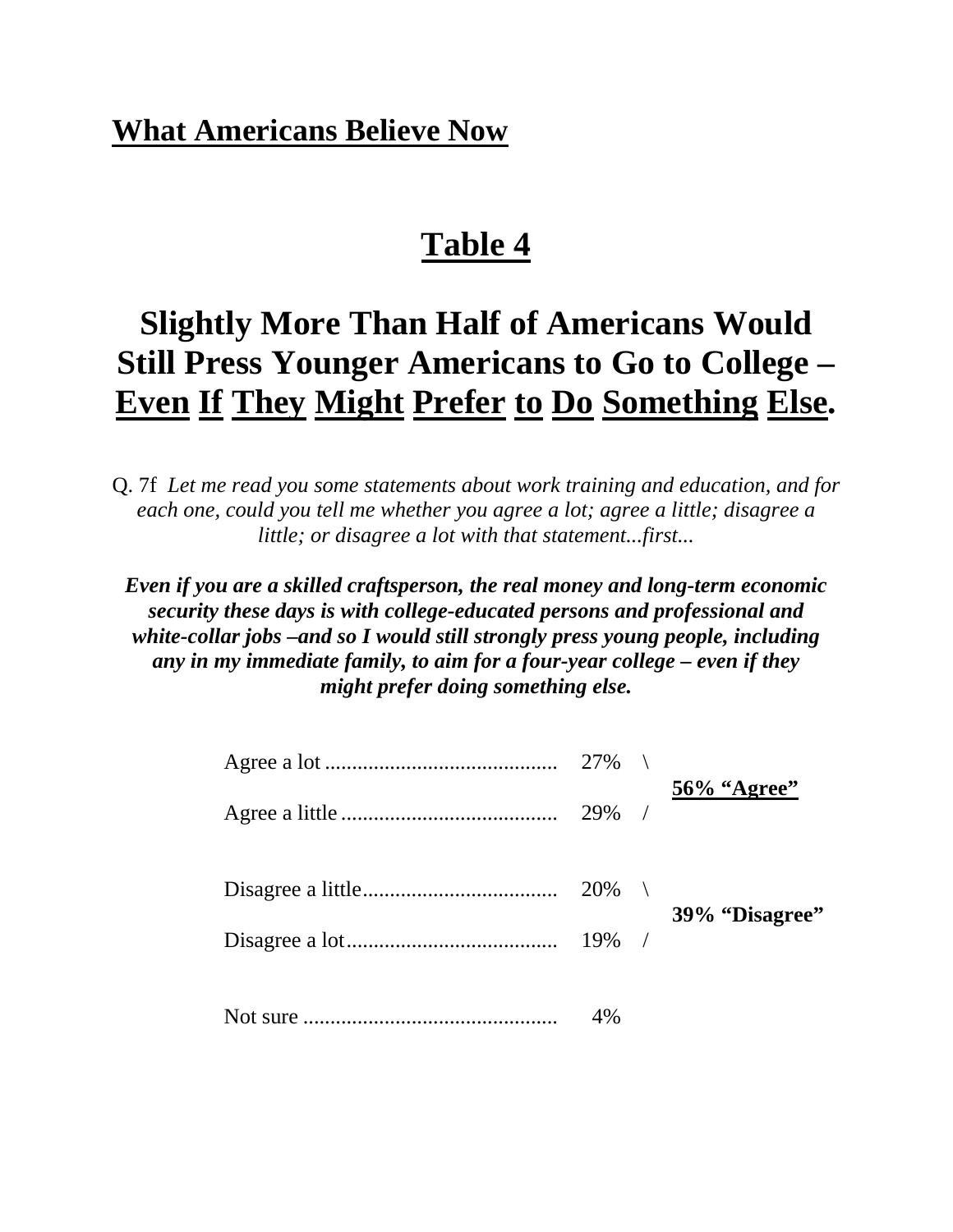### **Table 5**

## **At the Same Time, Americans Overwhelmingly Believe High Schools in America Should Present More Alternatives to High School Students Than Just Going to College**

Q. 7b *Let me read you some statements about work training and education, and for each one, could you tell me whether you agree a lot; agree a little; disagree a little; or disagree a lot with that statement...first...* 

*There should be more alternatives presented to high school students than just straight academic studies and going to college. Many students have different interests or different strengths...and would benefit greatly from a more diverse curriculum of vocational and skills programs***.**

|  | $66\%$ \           |               |
|--|--------------------|---------------|
|  | $30\%$ /           | 96% "Agree"   |
|  | $2\%$ \<br>$2\%$ / | 4% "Disagree" |
|  | $1\%$              |               |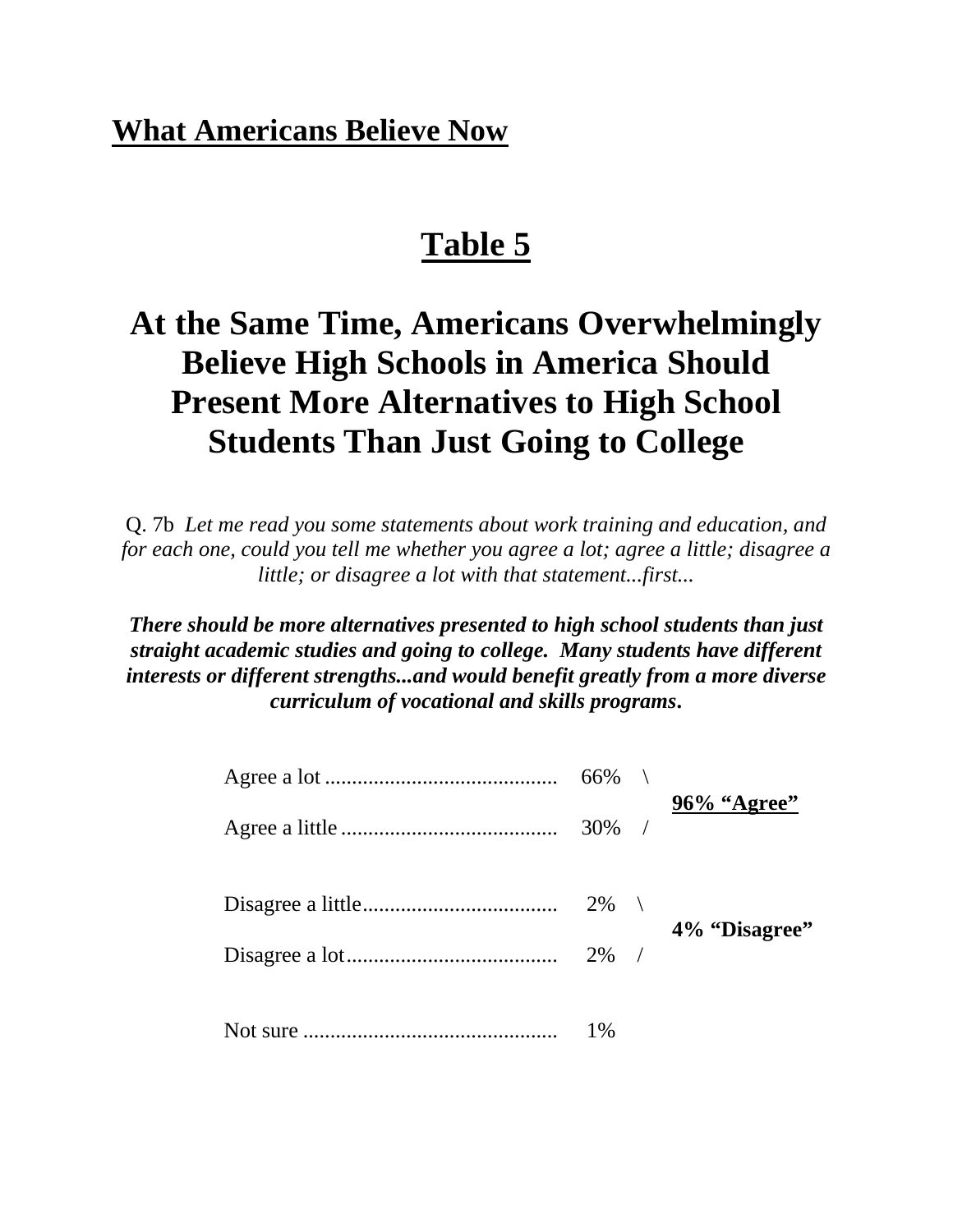### **Table 6**

## **Also, Americans Widely Sense That Young Americans Are Not Adequately Informed About Vocational, Technical or Apprenticeship Opportunities**

Q. 7c *Let me read you some statements about work training and education, and for each one, could you tell me whether you agree a lot; agree a little; disagree a little; or disagree a lot with that statement...first...* 

*One of the problems with many school systems is that so much attention is devoted to college bound programs that they don't adequately inform high school students about the other career opportunities available to young people through apprenticeship programs and various other vocational programs.*

| $49\%$ \           |                |
|--------------------|----------------|
| $33\%$ /           | 82% "Agree"    |
| $8\%$ \<br>$4\%$ / | 12% "Disagree" |
| 5%                 |                |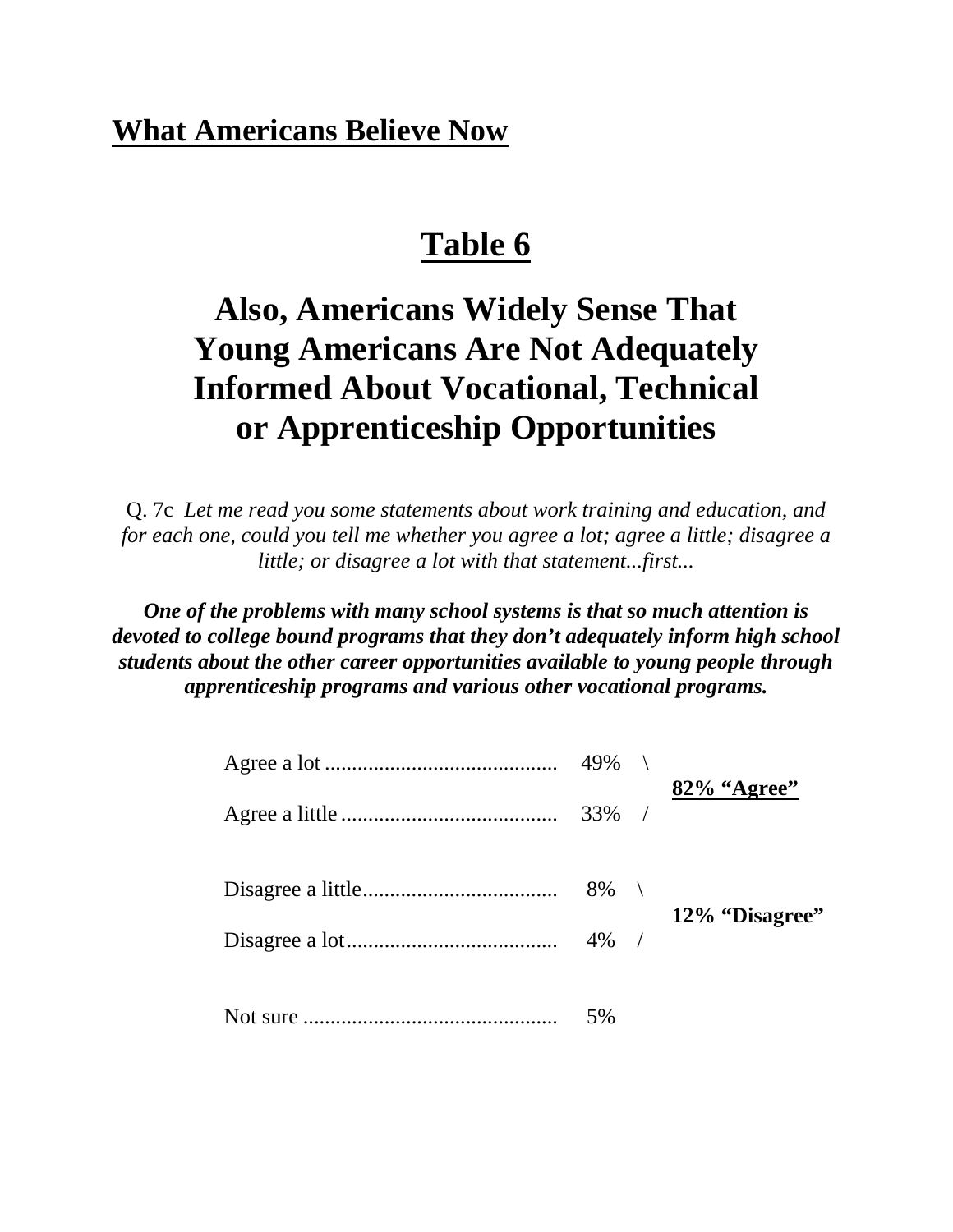## **Part B**

**How Well Are American High School Students Informed About Post-Secondary Vocational Training and Apprenticeships?**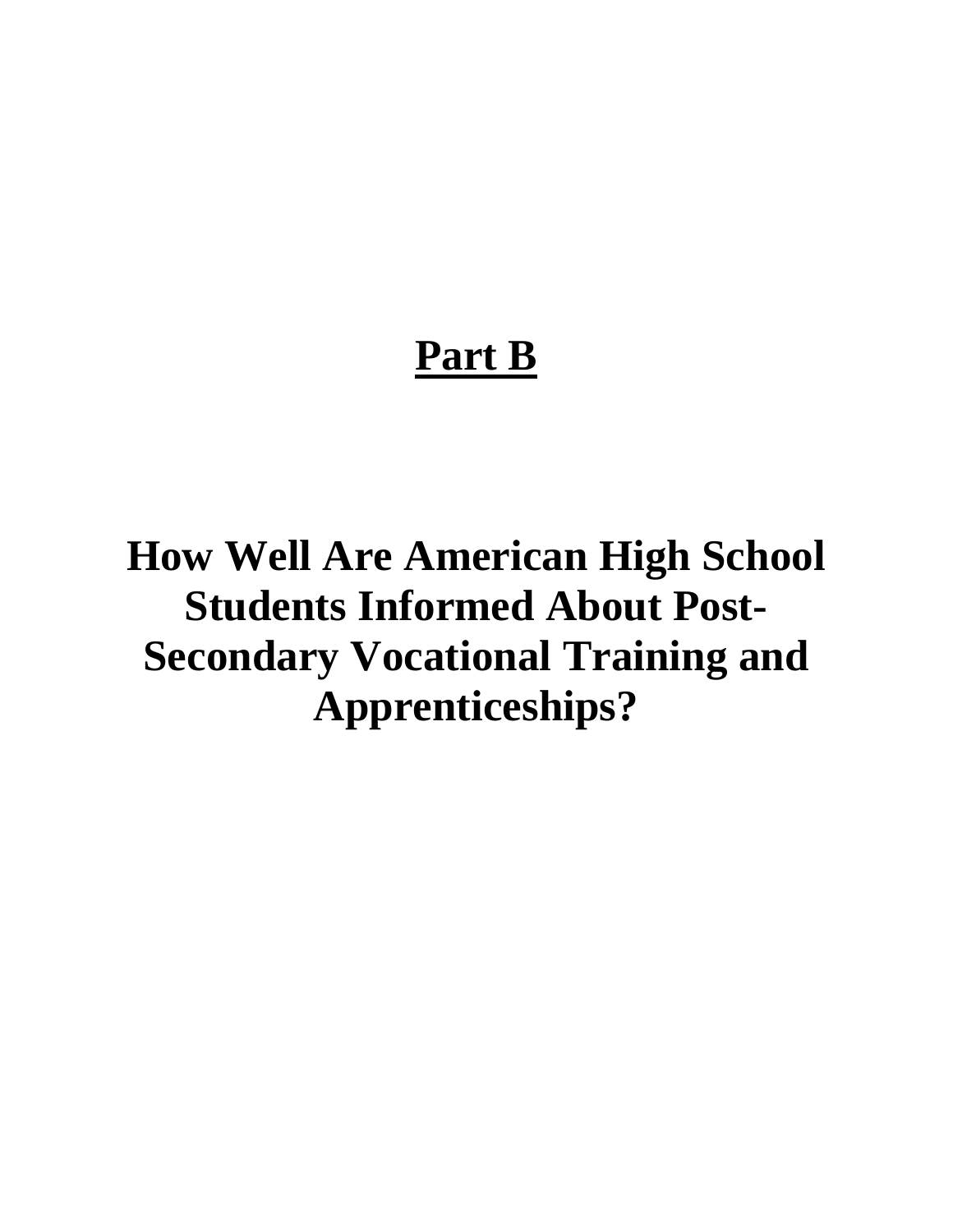## **American High School Students Get Much Less Information About Post-Secondary Vocational Training and Apprenticeships Than About College – Even Though That's Where More Jobs Are Created**

| <b>Amount of Information Provided</b><br><b>By High School About:</b> | A Lot | A Fair<br><b>Amount</b> | <b>Not</b><br>Much |
|-----------------------------------------------------------------------|-------|-------------------------|--------------------|
|                                                                       |       | 41\%                    | 25%                |
| Post-High School                                                      | - 14  | 29                      | 53                 |
| Apprenticeships in                                                    |       | 22                      | 63                 |
|                                                                       | 8     | 28                      | 55                 |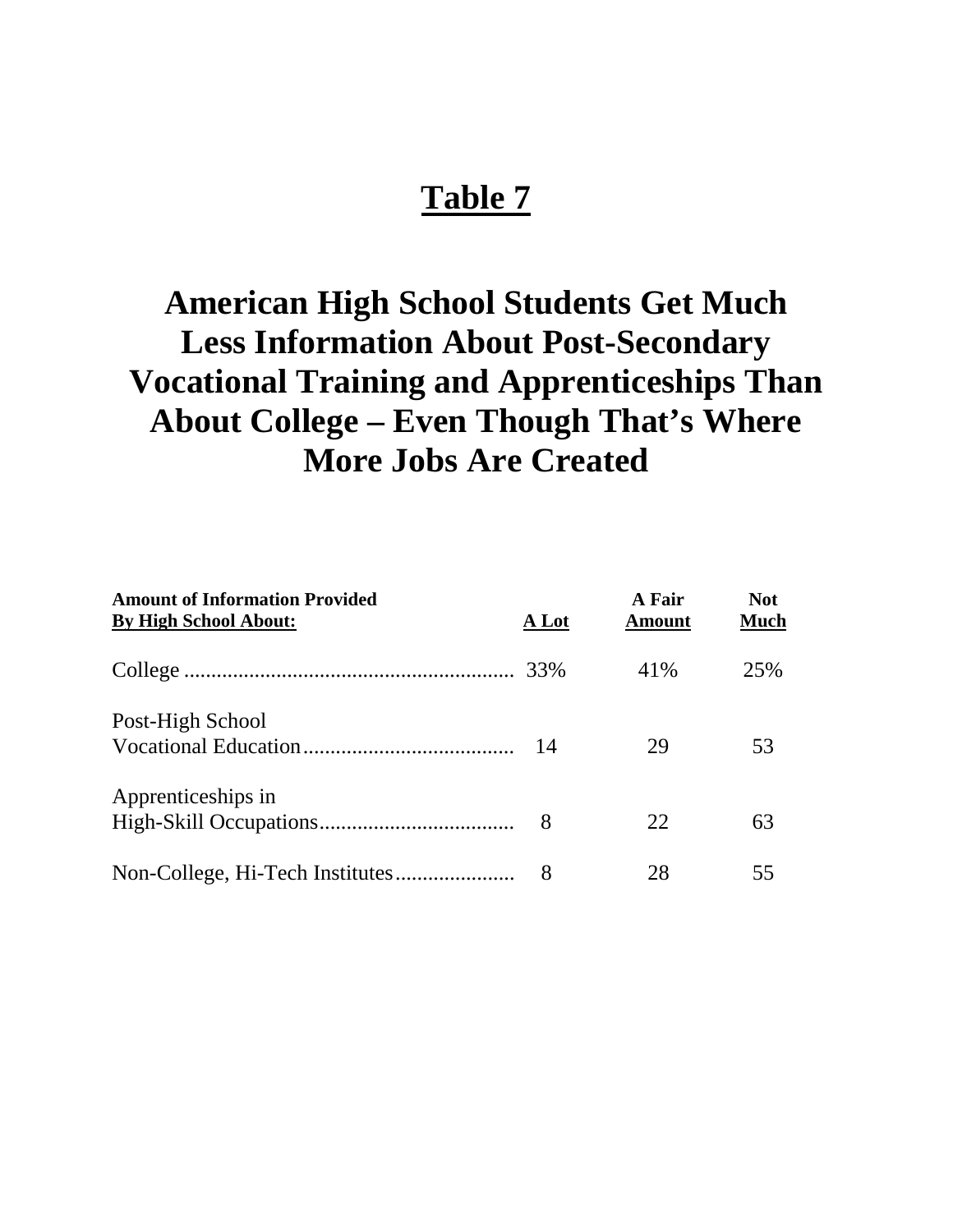**By a Wide Margin, Most Americans Feel**  *They* **Were Not Adequately Informed in High School About All the Possibilities in Vocational Training, Hi-tech Institutes, and Serious Apprenticeship Programs Leading to High Skill/High Pay Trades and Crafts -- After High School**

Q. A28 *Looking back at what they presented to you in high school, do you feel you were adequately informed about all the possibilities in vocational training, hi-tech institutes, and serious apprenticeship programs leading to high skill/high pay trades and crafts -- after high school?*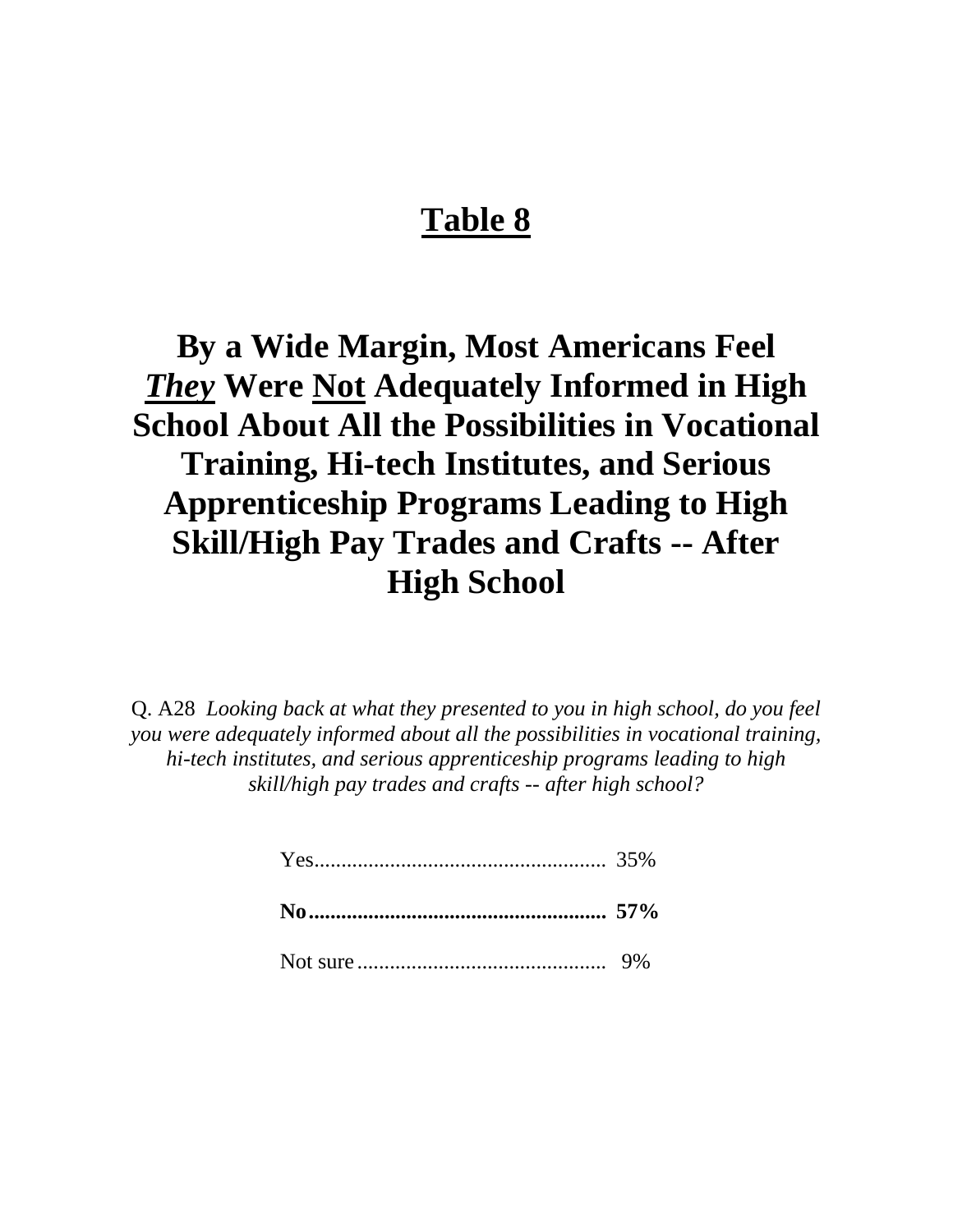## **Almost 40 percent of Americans say They Would Have Looked More Carefully at Non-College Post-Secondary Vocational Options Had They Been Better Informed About Them**

Q. A29 *Suppose you found out in high school that highly-skilled trades and occupations, such as electricians, machinists, sheet metal workers, often make over \$80-90,000 per year in total compensation when you include health care overage, paid vacations, pensions and so on… Would that have encouraged you to look more carefully at training opportunities in those fields, or would knowing that not have made much of a difference to you?*

 **Yes, would have looked more carefully ............... 40%** 

No, would not have made much difference............. 49%

Not sure.................................................................... 11%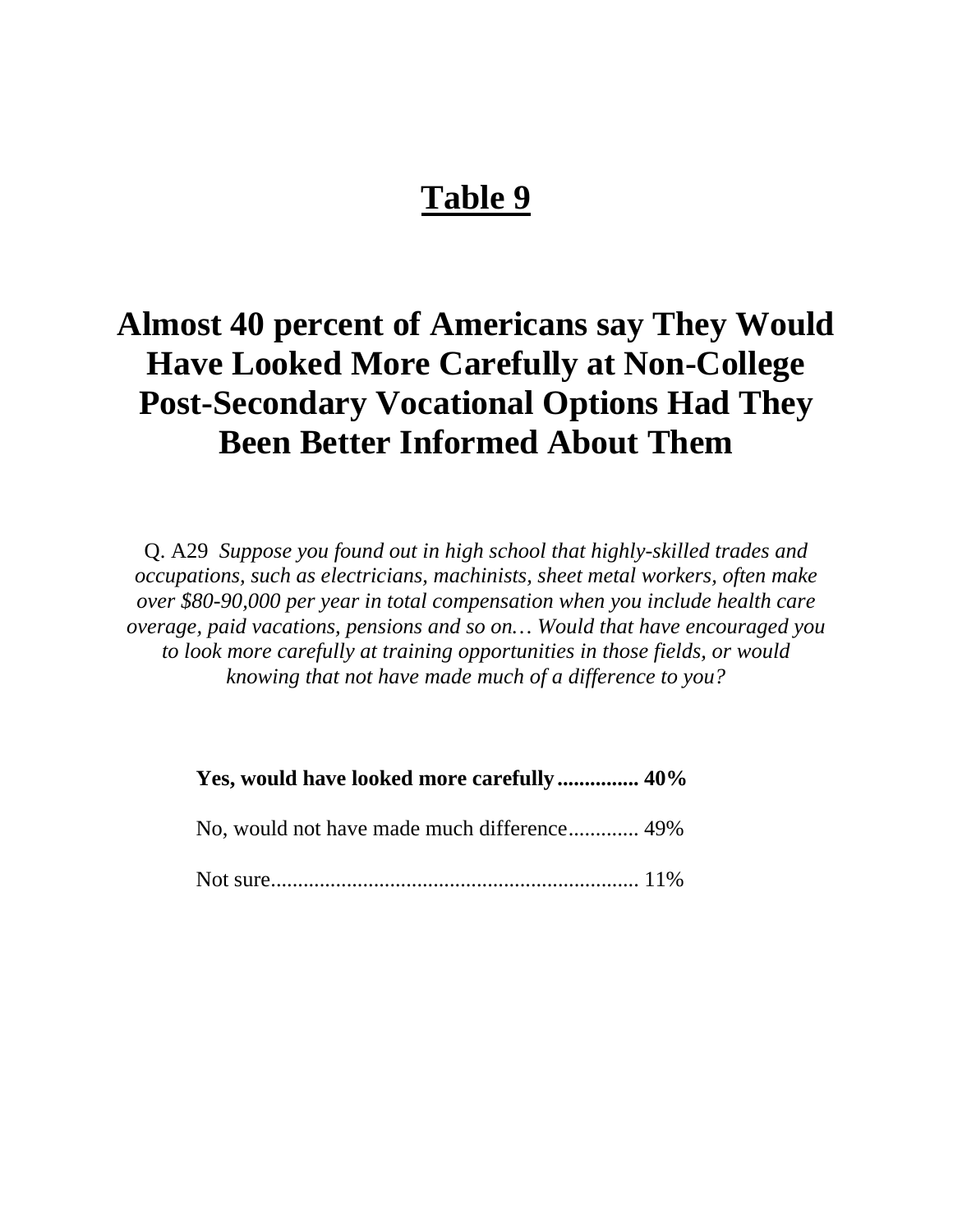# **Part C**

# **Americans' Response to Arguments Supporting Two Years of Guaranteed Post-High School Tuition-Free for Every Qualified American**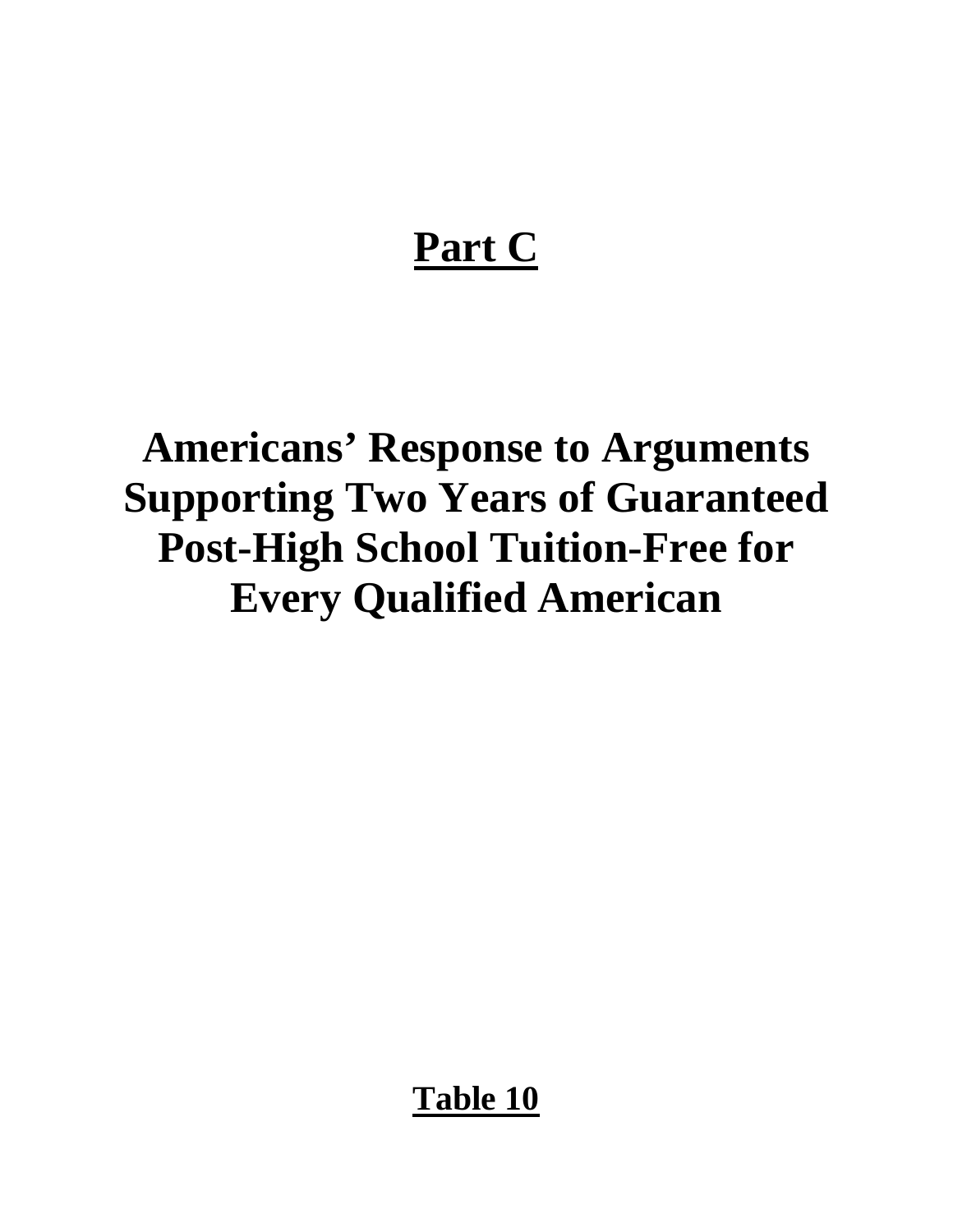### **Test Argument One:**

*Q. M1 Each decade, over 30 million American children enter high school, but only 6 million ever receive a college degree – that's only one in five. That means that for many young people, the real alternative is a minimum wage job with little future…That's wrong. There should be a good, well-paying option for the 24 million kids who don't go to college…and they exist in the form of vocational and technical schools, apprenticeship programs, community college and high tech institutes…and they should receive adequate government support***.**

| $54\%$ \           | 90% "Agree"   |
|--------------------|---------------|
| $36\%$ /           |               |
| $5\%$ \<br>$3\%$ / | 8% "Disagree" |
| 3%                 |               |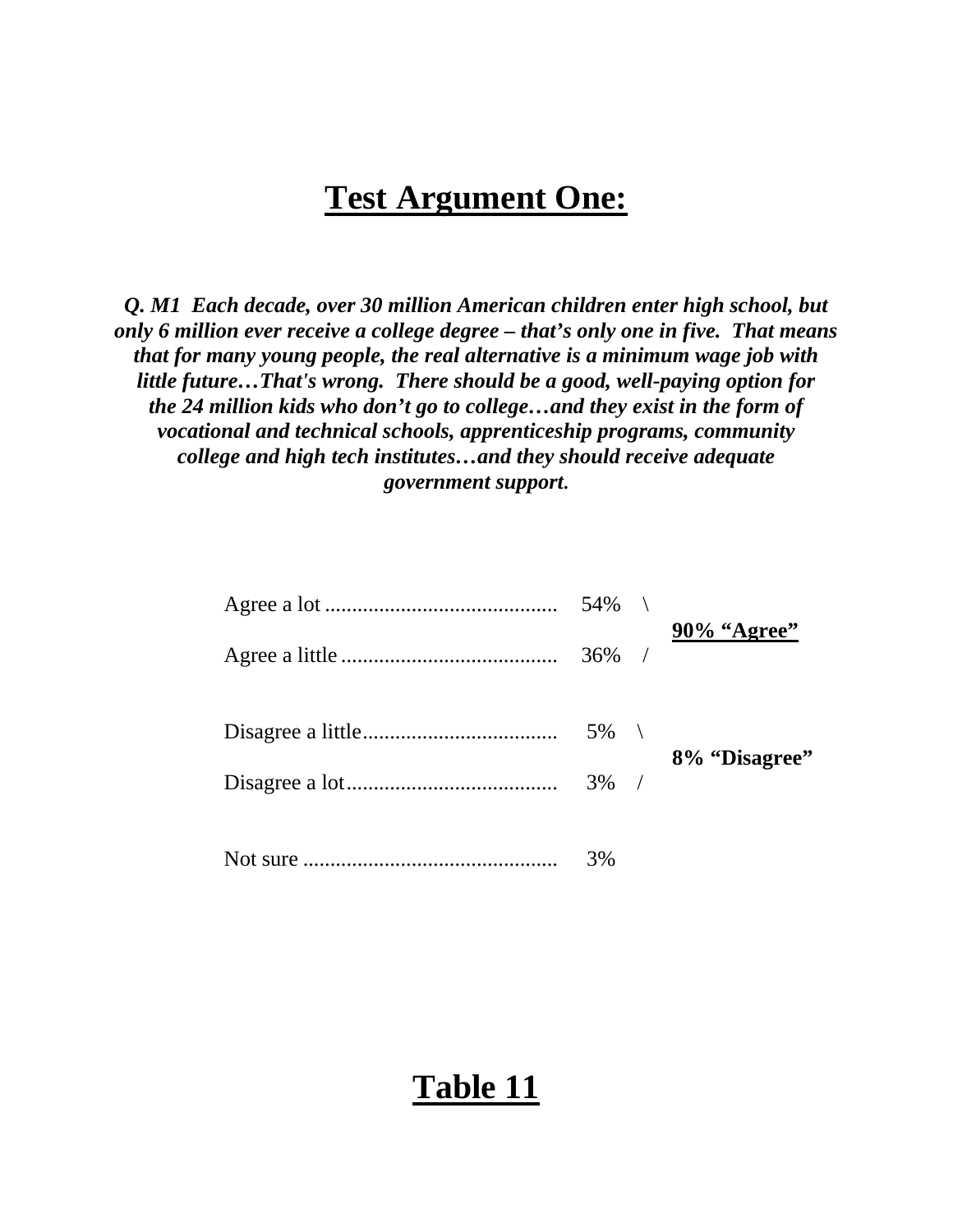### **Test Argument Two:**

*Q. M2 Most public investment in education is concentrated on colleges and universities, and while those are certainly important, since five out of six young people will not go to a four-year college, it is vitally important that the government dramatically increase its level of support of vocational and technical training apprenticeship programs, community college programs and high tech alternatives…so non-four year college kids and others don't get left out in the cold and doomed to minimum wage jobs with little future.*

| $52\%$ \ | 86% "Agree"    |
|----------|----------------|
| $34\%$ / |                |
| $5\%$ /  | 12% "Disagree" |
| 3%       |                |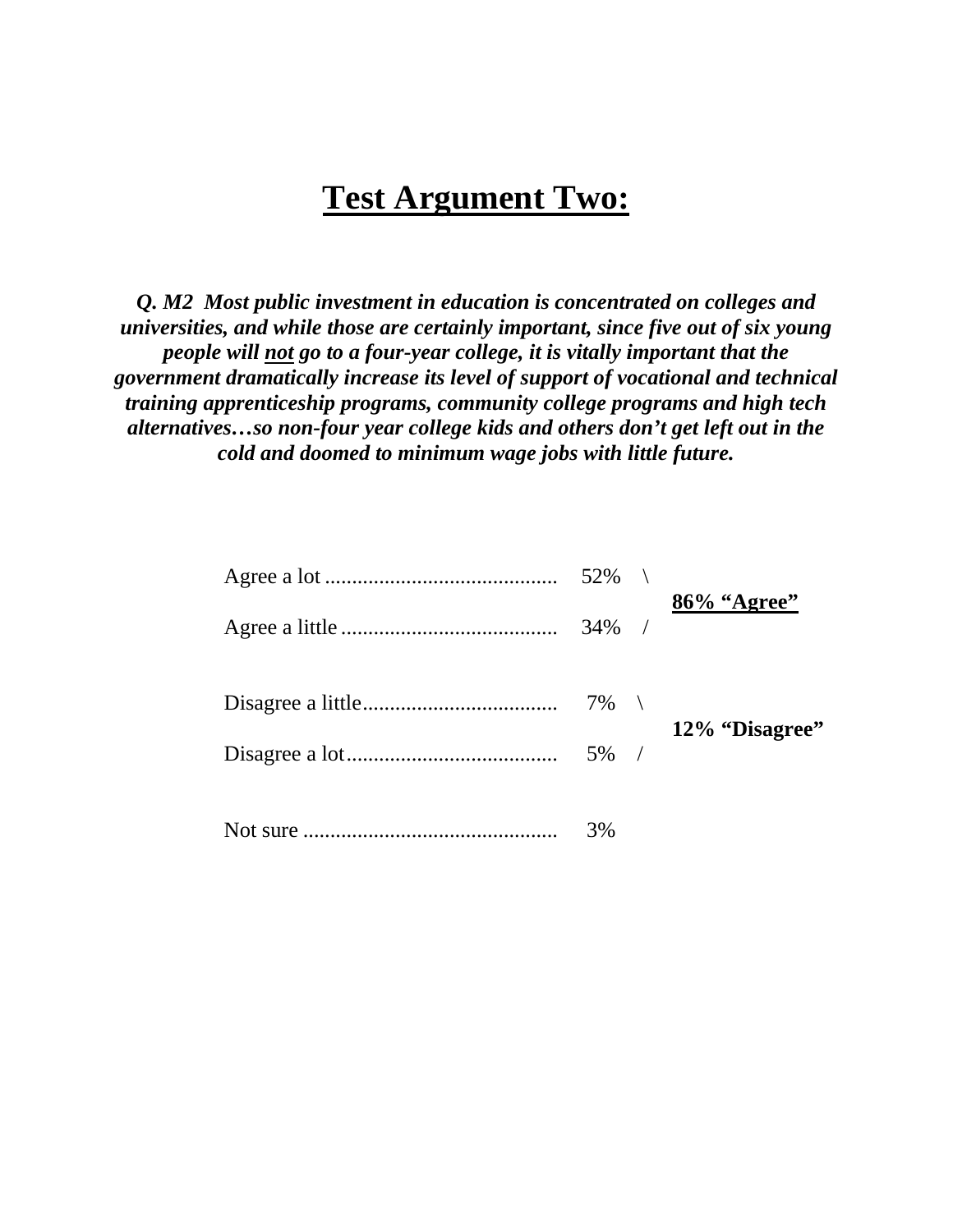### **Test Argument Three:**

*Q. M3 The U.S. Labor Department has reported that the U.S. will face a skilledworker shortage of eight million high-skill, technical workers by 2010, and so just for maintaining our competitive position in the world -- to say nothing of our national security needs -- the country must immediately invest more in vocational and technical training to fill these high-skilled jobs.*

| $56\%$ \ |                |
|----------|----------------|
| $30\%$ / | 86% "Agree"    |
| $9\%$ \  | 10% "Disagree" |
|          |                |
| 4%       |                |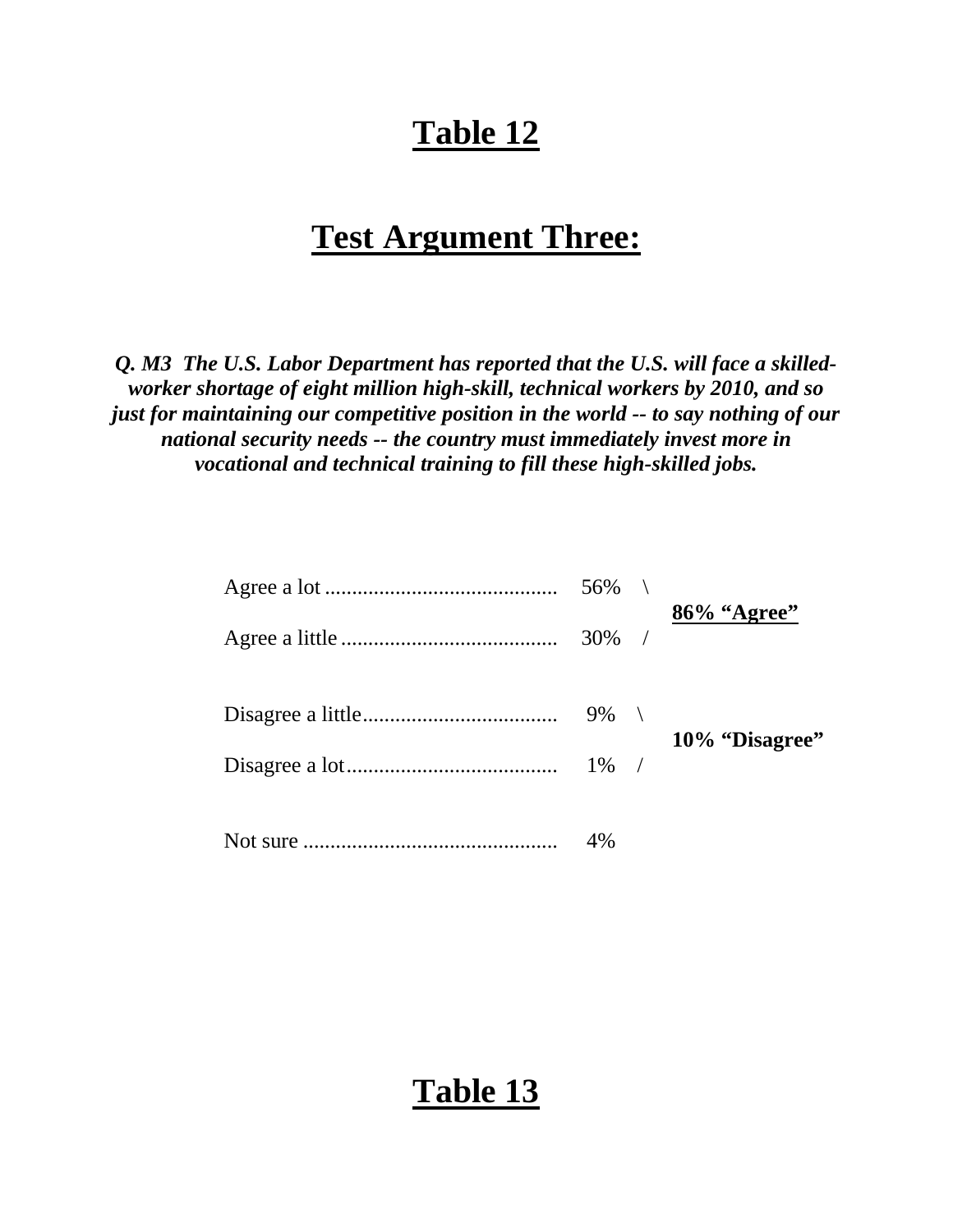### **Test Argument Four:**

*Q. M4 Most Americans don't realize that some vocational and training programs require years of study and training…and that's why they result in such responsible and high-paid jobs and careers. For example, the apprenticeship program at Harley-Davidson run jointly by the company and the Machinists Union involves about 10,000 total hours of training, both on the job and in the classroom. Most Americans just don't know that***.** 

| 44%     | 90% "Agree"   |
|---------|---------------|
|         |               |
| $5\%$ \ | 6% "Disagree" |
|         |               |
| 5%      |               |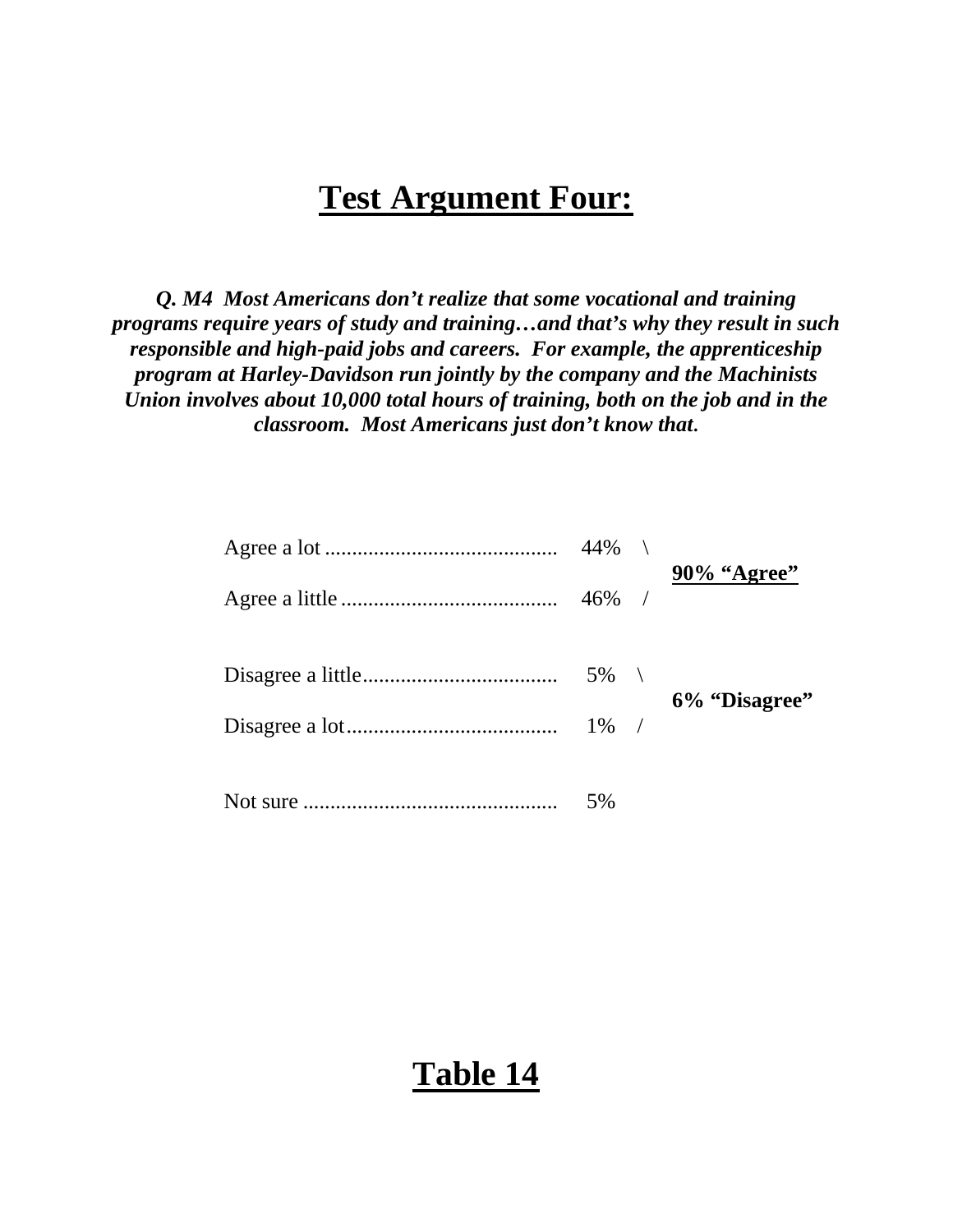### **Test Argument Five:**

*Q. M5 Besides maintaining our competitive position in the world, America's vital national security needs require highly-trained, high skilled workers. For example, to assemble a sophisticated aircraft like the F-22 or other advanced U.S. military aircraft, it takes more than good design; it requires a large number of highly skilled and well-trained workers.*

|  | $64\%$ \ | 93% "Agree"   |
|--|----------|---------------|
|  | $29\%$ / |               |
|  | $4\%$ \  |               |
|  |          | 5% "Disagree" |
|  |          |               |
|  |          |               |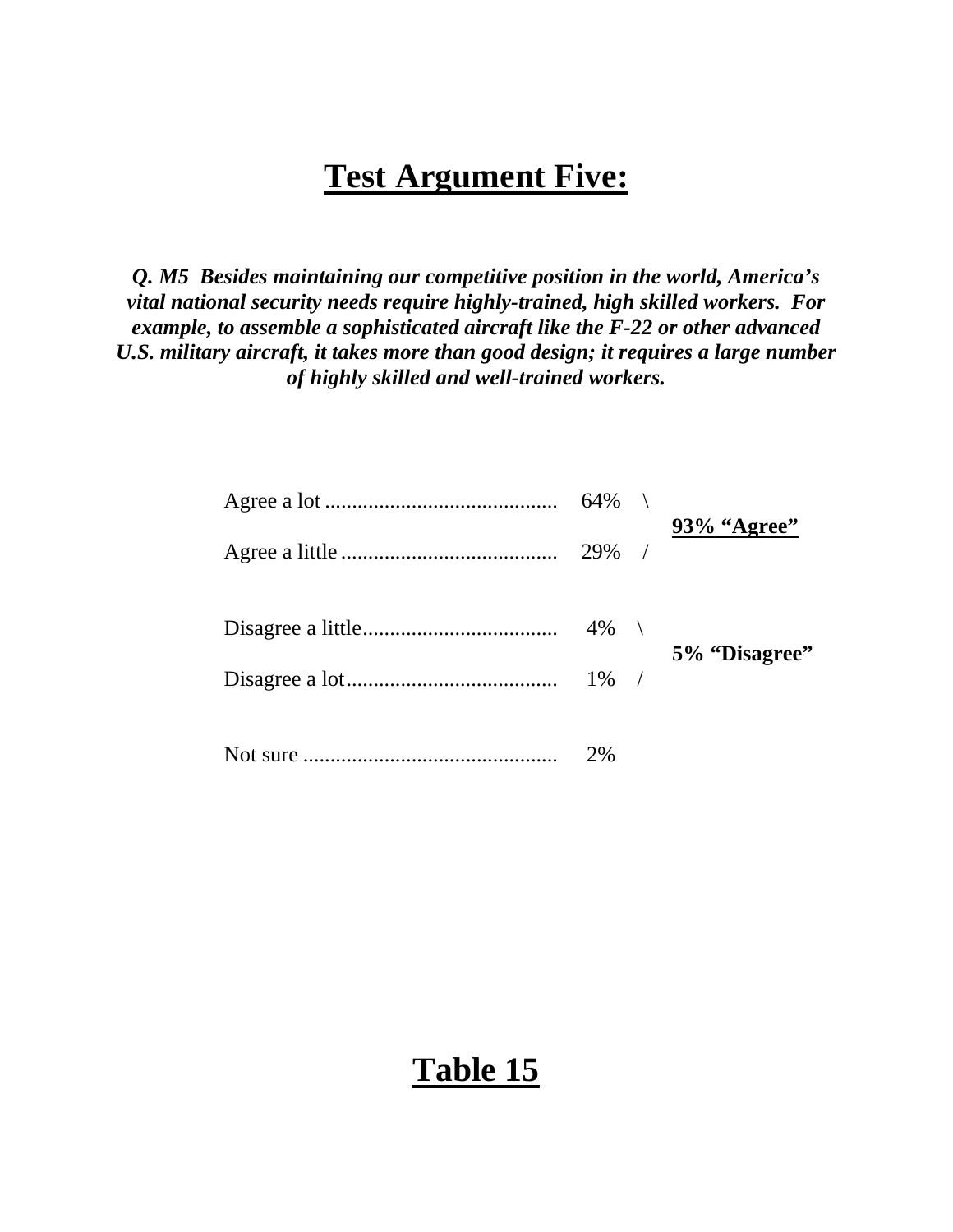### **Test Argument Six:**

*Q. M7 After World War I, the U.S. moved to try to guarantee the opportunity for a high school education to most Americans, and the result was the U.S. became the most productive economy of the 20th century. Now it's time to guarantee every qualified American access to fully-funded two years of post-high school vocational, technical or community college training so that we can start improving our competitive position in the world economy and ensure that those of our children who don't graduate from a four-year college will not be doomed to a minimum wage, no-future job for the rest of their lives.*

| 53% \    |                |
|----------|----------------|
| $32\%$ / | 85% "Agree"    |
|          | 11% "Disagree" |
| $4\%$ /  |                |
| 4%       |                |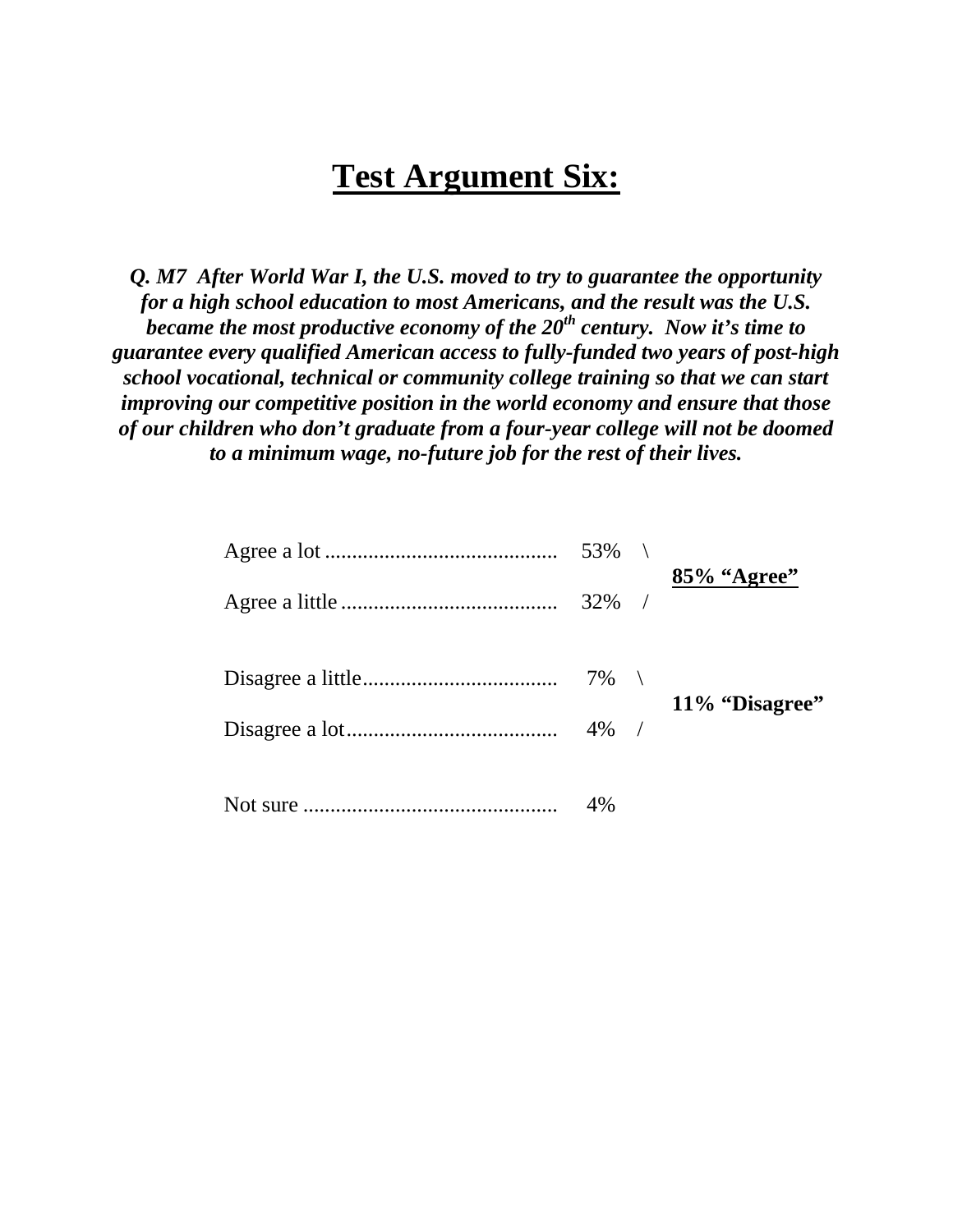## **Part D**

# **Widespread Support for Guaranteeing Every Qualified American Two Years of Tuition-Free Post Secondary Education**

**What Americans Believe Now**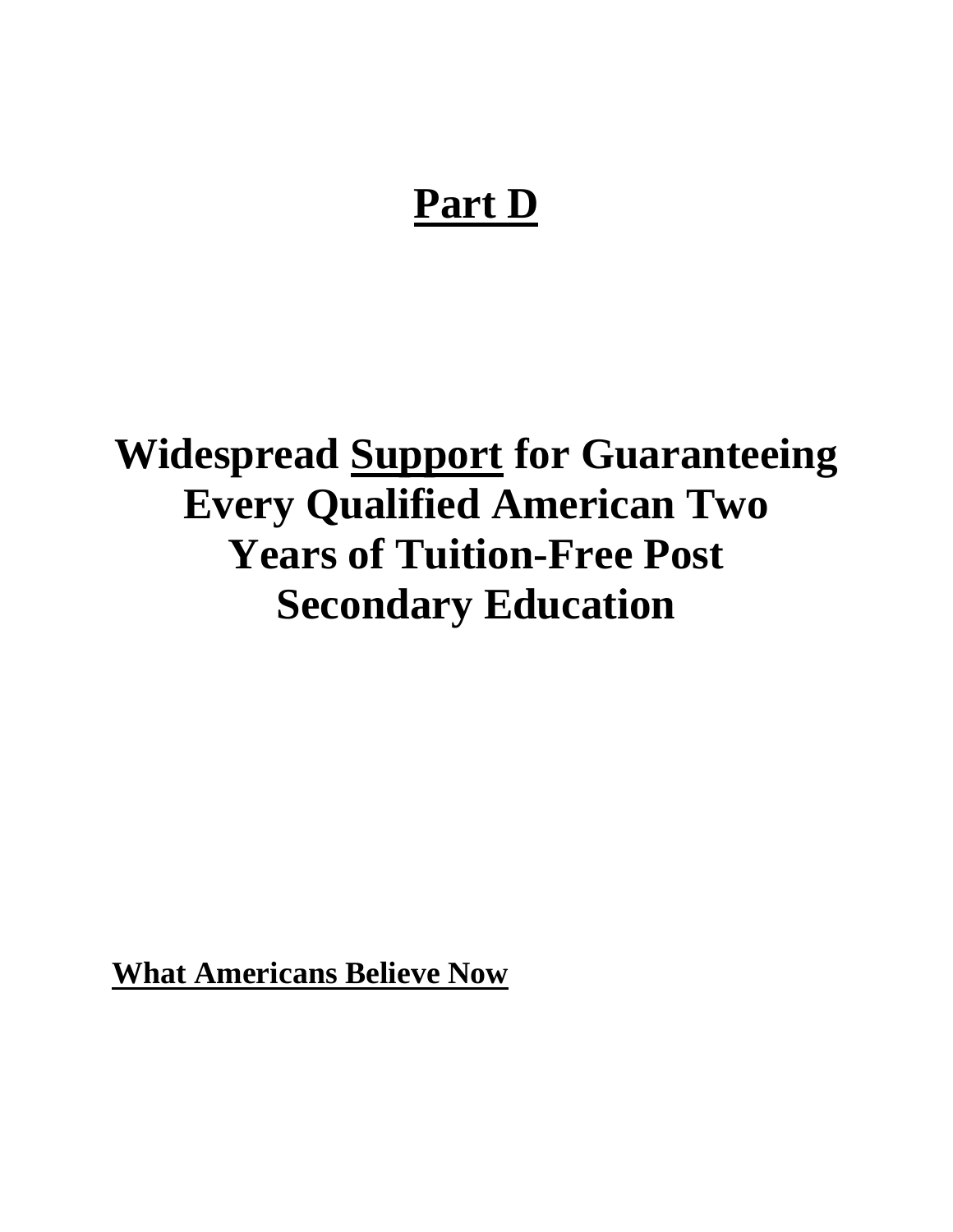## **Most Americans Believe the U.S. Would Benefit A Lot in Terms of Global Economic Competition from a Major New Training and Skills Development Initiative.**

Q. 4 *One of the issues that has been talked about a lot in recent years is whether Americans have all the skills, education and training they need to compete in the global economy. In general, do you think the U.S. would benefit a lot; a little; or not much from a major new initiative to increase the level of training and skills development in America?*

|  | 90% "Benefit" |
|--|---------------|
|  |               |
|  |               |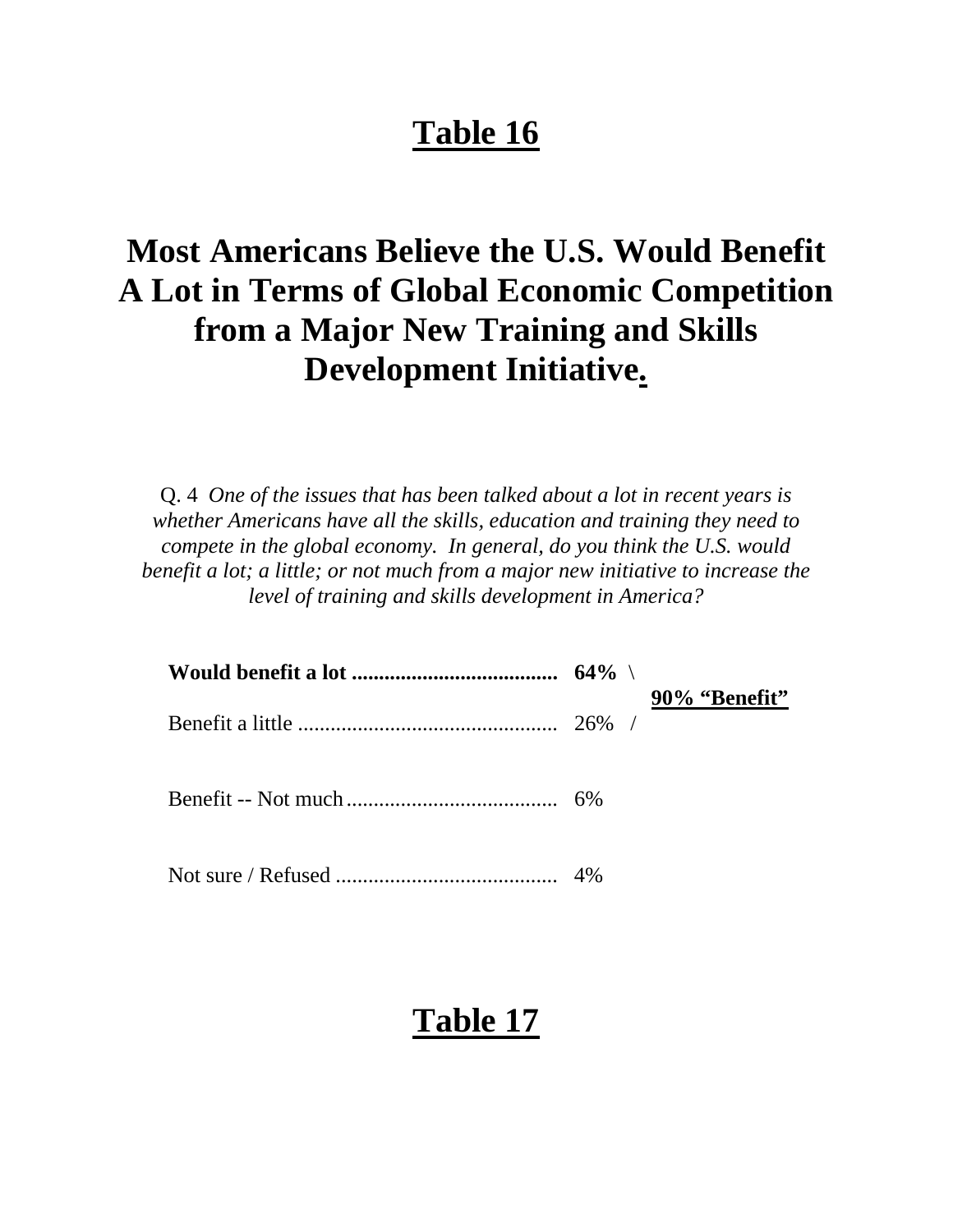## **Americans Across-the-Board, of All Political Persuasions, Overwhelmingly Favor Two-Years of Tuition-Free Post-High School Education for All Qualified Americans**

Q. 11 *After World War I, the United States became committed to the policy that all Americans should have the opportunity for a high school education. Many economists believe that policy contributed to making the United States the most productive economy in the world for much of the 20th century.* 

*Today, the United States is no longer the leader in providing education opportunities for young people or active workers...particularly those that did not go to college. Would you favor or oppose the government ensuring that every American – of any age -- who wanted it and had the right qualifications could get two years of post-high school education or training tuition-free?*

### **Table 18-1**

**Americans Across-the-Board, of All Political Persuasions, Overwhelmingly Favor Two-Years**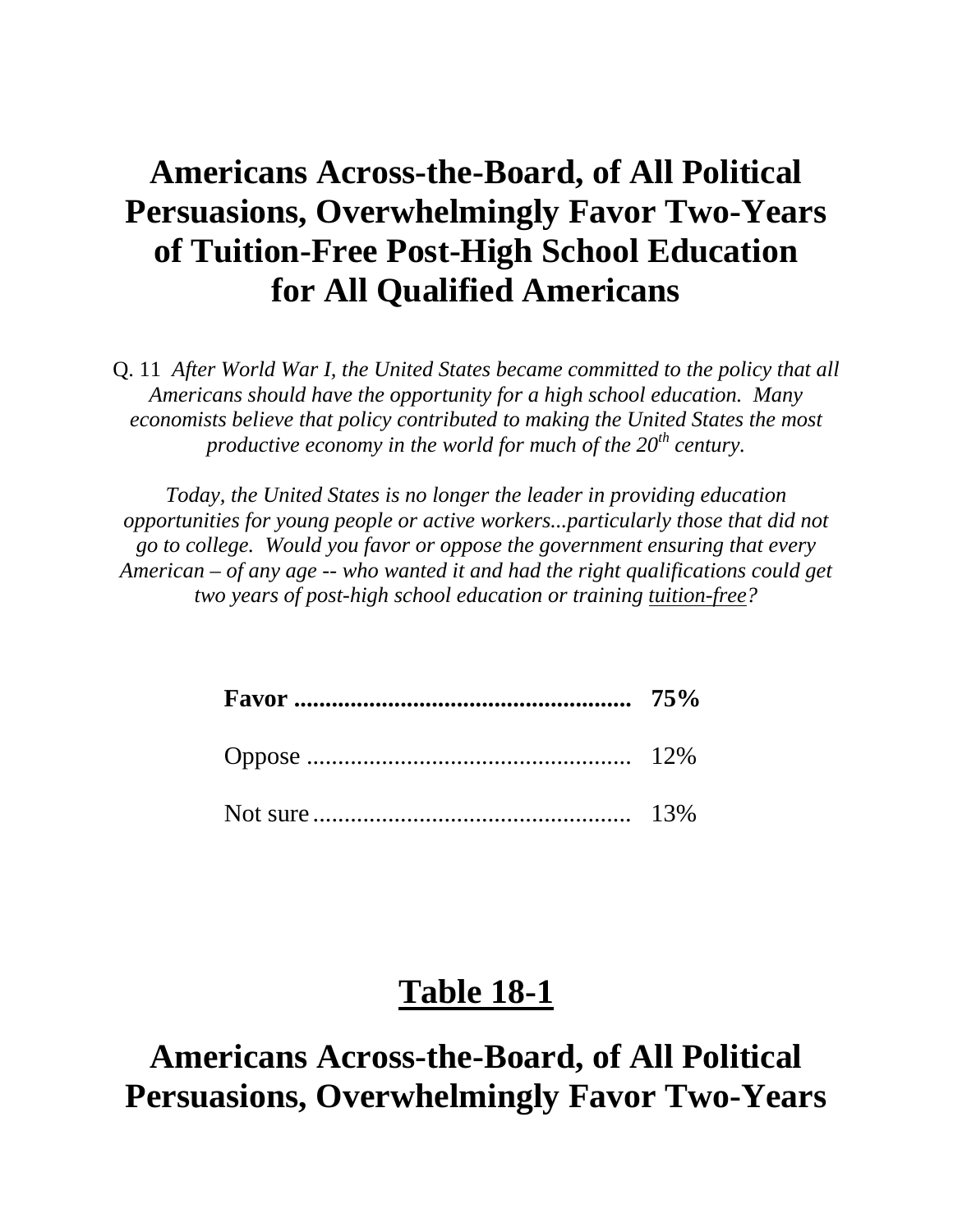## **of Tuition-Free Post-High School Education for All Qualified Americans**

#### **(By Critical Cross-Tabulations)**

*Q. 11 Would you favor or oppose the government ensuring that every American – of any age -- who wanted it and had the right qualifications could get two years of post-high school education or training tuition-free?*

| <b>Sub-Group</b> | Favor | <b>Oppose</b> | <b>Not</b><br><b>Sure</b> |
|------------------|-------|---------------|---------------------------|
|                  |       | 12%           | 13%                       |
| <b>Gender</b>    |       |               |                           |
|                  | 75    | 12            | 13                        |
|                  | 73    | 14            | 13                        |
| <b>Region</b>    |       |               |                           |
|                  | 77    | 14            | 10                        |
|                  | 75    | 8             | 17                        |
|                  | 75    | 12            | 13                        |
|                  | 74    | 14            | 12                        |

### **Table 18-2 (Continued)**

*Q. 11 Would you favor or oppose the government ensuring that every American –*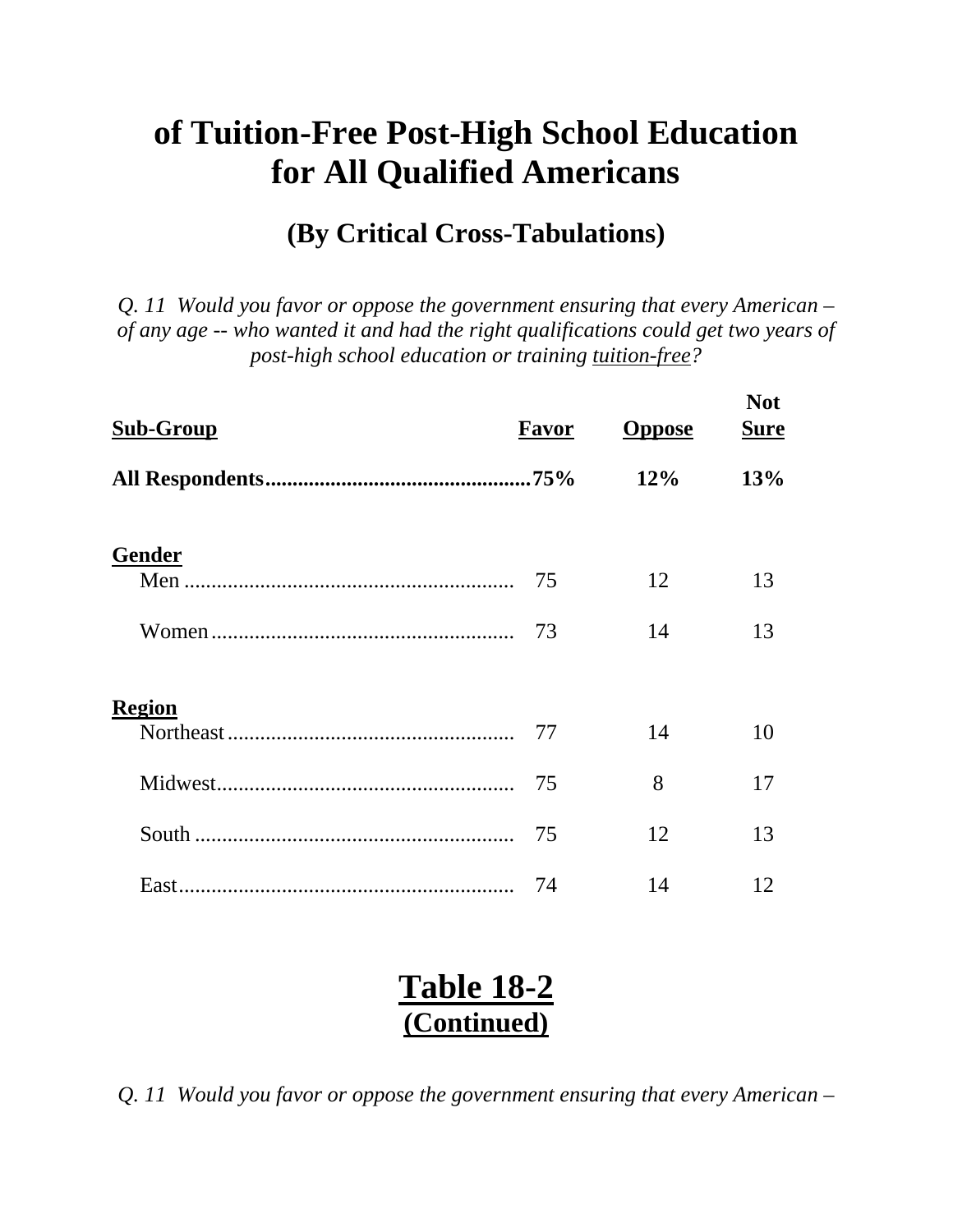| <b>Sub-Group</b> | <b>Favor</b> | <b>Oppose</b>  | <b>Not</b><br><b>Sure</b> |
|------------------|--------------|----------------|---------------------------|
|                  |              | 12%            | 13%                       |
| <b>Party ID</b>  |              |                |                           |
|                  |              | $\overline{4}$ | 9                         |
|                  |              | 13             | 13                        |
|                  |              | 24             | 19                        |
|                  |              |                |                           |
| <u>Age</u>       |              |                |                           |
|                  |              | $\overline{4}$ | 7                         |
|                  |              | 6              | 7                         |
|                  |              | 18             | 13                        |
|                  |              | 10             | 15                        |
|                  |              | 15             | 21                        |

#### *of any age -- who wanted it and had the right qualifications could get two years of post-high school education or training tuition-free?*

### **Table 18-3 (Continued)**

*Q. 11 Would you favor or oppose the government ensuring that every American –*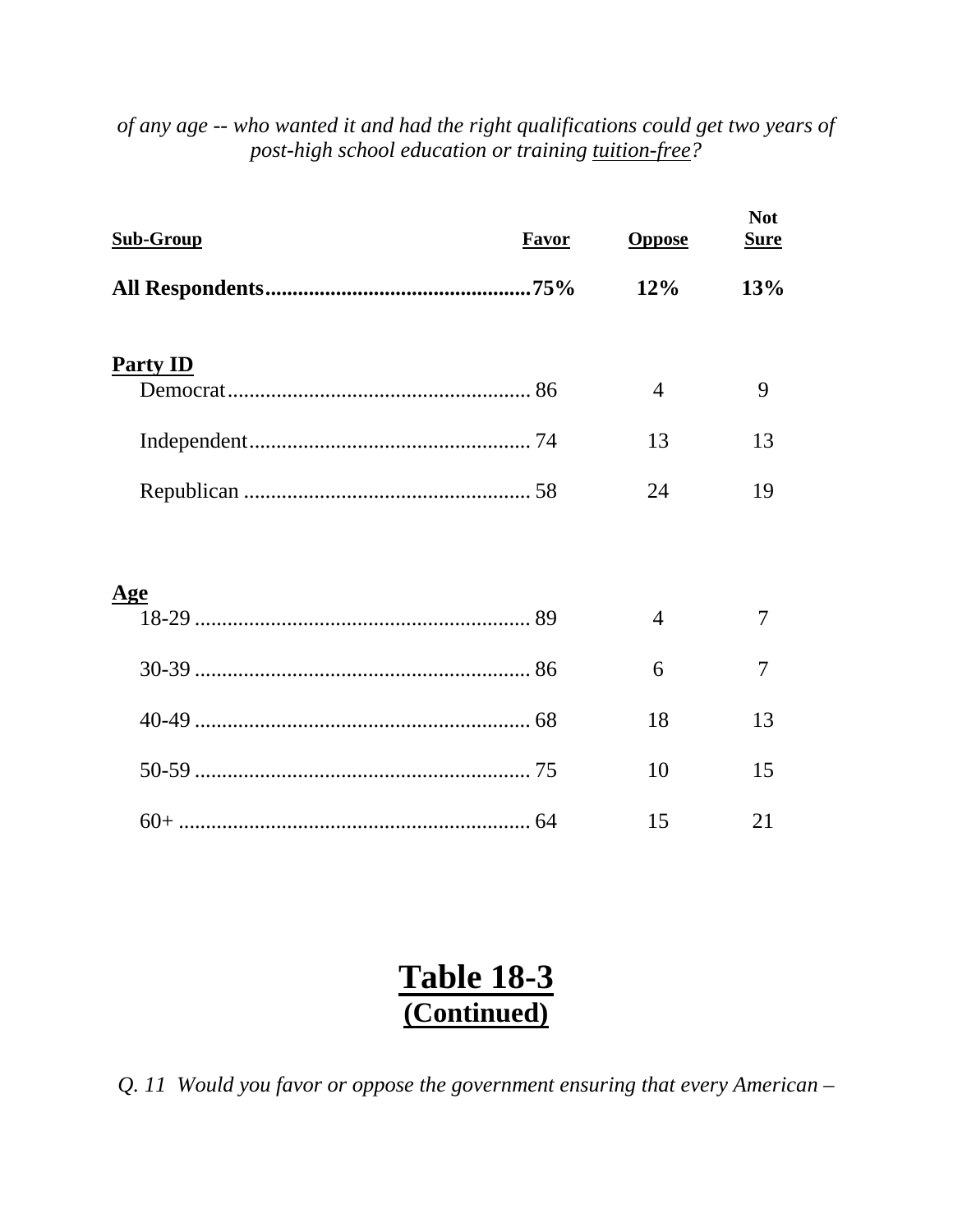| Sub-Group | <b>Favor</b> | <b>Oppose</b> | <b>Not</b><br><b>Sure</b> |
|-----------|--------------|---------------|---------------------------|
|           |              | $12\%$        | 13%                       |
| Education |              | 11            | 17                        |
|           |              | 5             | 5                         |
|           |              | 8             | 13                        |
|           |              | 8             | 10                        |
|           |              | 6             | 13                        |
|           |              | 20            | 16                        |

*of any age -- who wanted it and had the right qualifications could get two years of post-high school education or training tuition-free?*

### **Table 19**

**Voters – by a 6-1 Margin – Indicate they would**